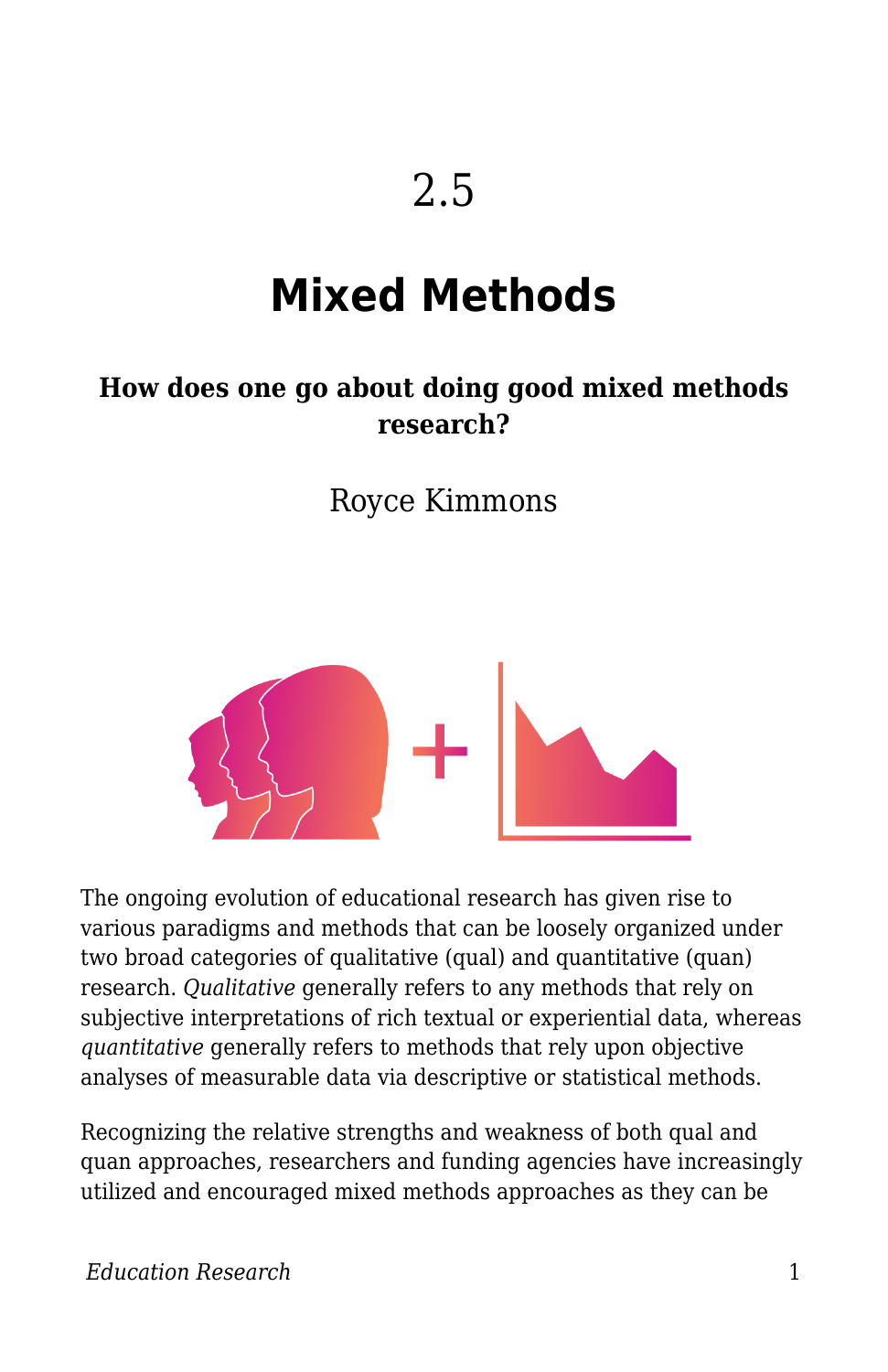useful for solving educational problems in more authentic and situated ways and can provide evidence that appeals to a wide array of stakeholders. This appeal seems to stem from a philosophical stance that values methodological pluralism (wherein both qual and quan methods are seen as valid ways of understanding the world) and that assumes some level of commensurability or belief that alternate paradigms can work together for achieving desirable goals (as opposed to rigid incommensurability).

Mixed methods refers to any research approach that utilizes both qual and quan data in some form. However, *mixed methods* as a descriptor is very broad, and the term alone does not guide researchers through specific processes of research or toward an understanding of how qual and quan methods and data should be used together. In fact, there are many ways of doing mixed-methods research, and each exhibits its own benefits, weaknesses, and pitfalls.

In this chapter, I will first explain two ways in which various mixedmethods approaches may differ from one another: temporal order and emphasis. I will then provide specific examples of mixed-methods designs–including triangulated, explanatory, exploratory, embedded, transformative, and multiphase–which may be useful for guiding researchers in planning exactly how qual and quan methods should interact in their mixed methods studies. I will then conclude by providing some guidelines for conducting good mixed-methods research.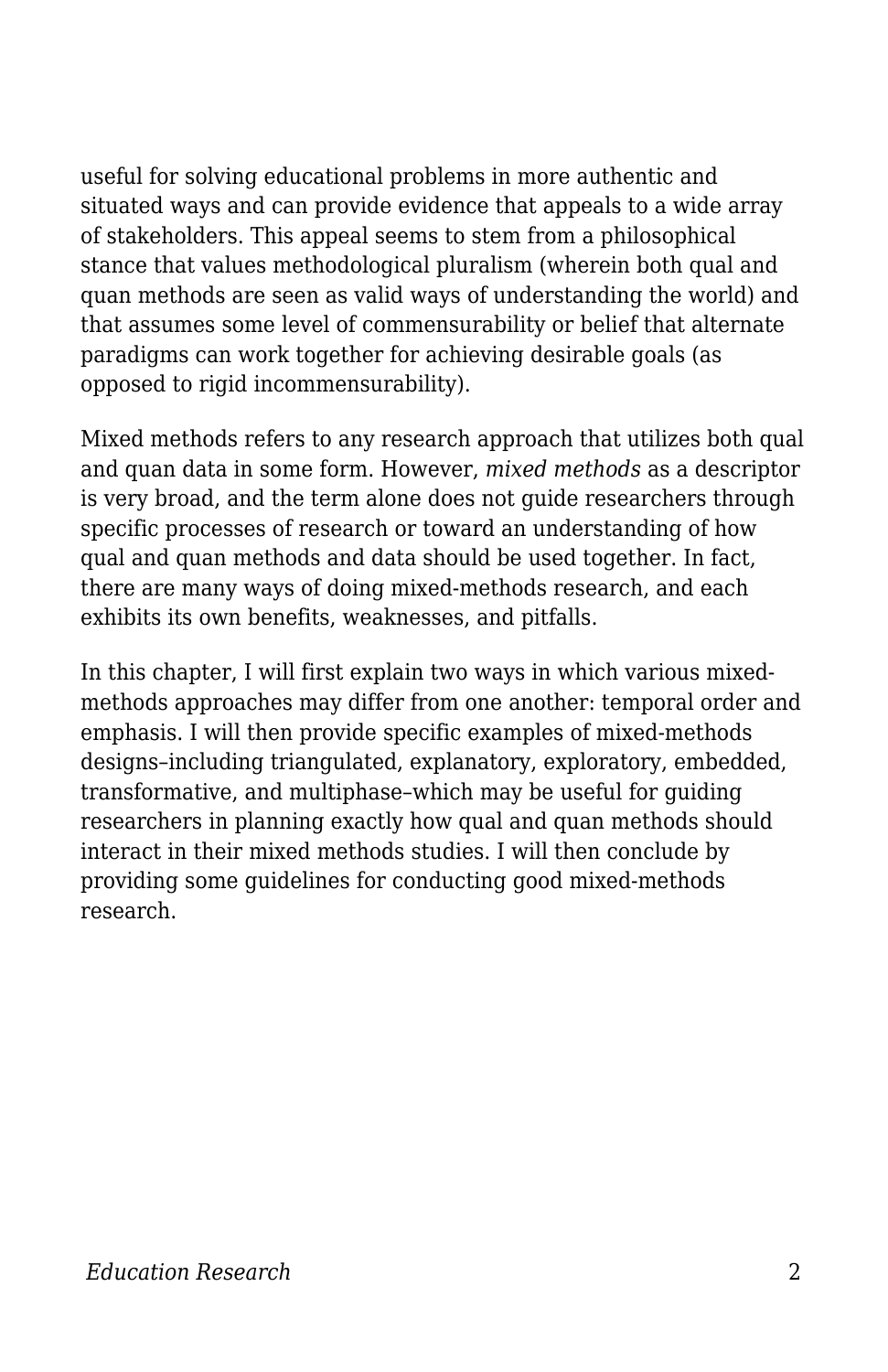#### **Key Terms**

Incommensurability

The assumption that differing paradigms or worldviews are not readily compatible with or reducible to one another.

Mixed Methods

A research approach that uses both qualitative and quantitative methods.

## **Temporal Order**

Though all mixed-methods studies involve both qual and quan data, how and when these data are collected and analyzed may differ across studies with researchers either engaging in a parallel  $(+)$ , linear  $(\rightarrow)$ , or iterative  $(\rightarrow)$  process (see Figure 1).



Fig. 1. Mixed methods may be approached either in a parallel, linear, or iterative manner

Parallel mixed-methods designs involve collecting and analyzing both qual and quan data in tandem, where each process operates independently of the other. An example of this would be conducting surveys and focus groups simultaneously, analyzing the results of each, and reporting findings in a manner that compares and contrasts them. Such approaches typically involve multiple researchers or teams of researchers who work separately to conduct divergent analyses and who then come together for determining what the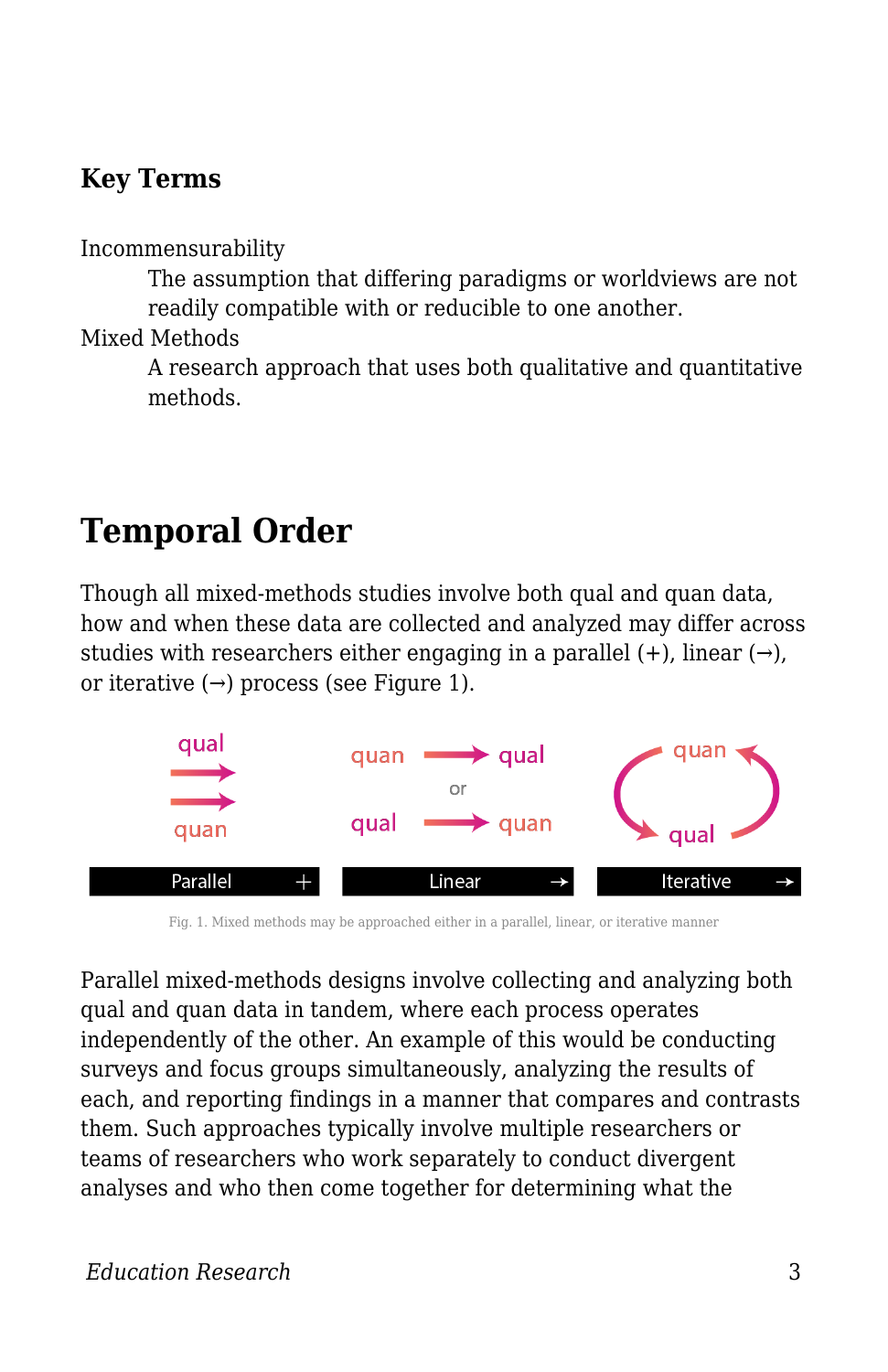results mean in relation to one another. In parallel designs, researchers are essentially conducting separate studies simultaneously that are treated as distinct pieces of evidence for answering the guiding research question.

Linear mixed-methods designs, on the other hand, involve sequential steps that alternate between qual and quan methods where the second step is informed by or expounds upon what is found in the first. An example of this would be to do an experimental study comparing student scores on a test (quan) and then conducting interviews with some low-performing students to see why they struggled (qual). An inverted example of this would be to first conduct focus groups with students to discover what they might anticipate struggling with on a test (qual) and then designing the test with these considerations in mind and conducting the test with students (quan). In both cases, there were separate, clearly-delineated steps in the data collection and analysis process, and the second step built upon the first. This notably differs from parallel structures, because what is actually done in the second step might not be clear until after the first step is complete (e.g., what questions will be asked on the test or in interviews), allowing for refining of some methods as the study progresses.

Iterative mixed-methods designs are special cases of linear designs that simply take three or more steps in data collection and analysis where each step informs the subsequent step. An example of this would be conducting interviews with participants to initially understand a phenomenon (qual), using these results to construct a survey that is then administered to a larger sample (quan), and then doing follow-up interviews with participants who answered the survey in particular ways (qual). In this case, the first qual step is used to inform the design of the survey needed for the quan step, which is taken to generalize results. But, then another qual step is taken to clarify or hone in on specific topics or nuances that were identified in the quan step. This process can then continue as long as needed (e.g.,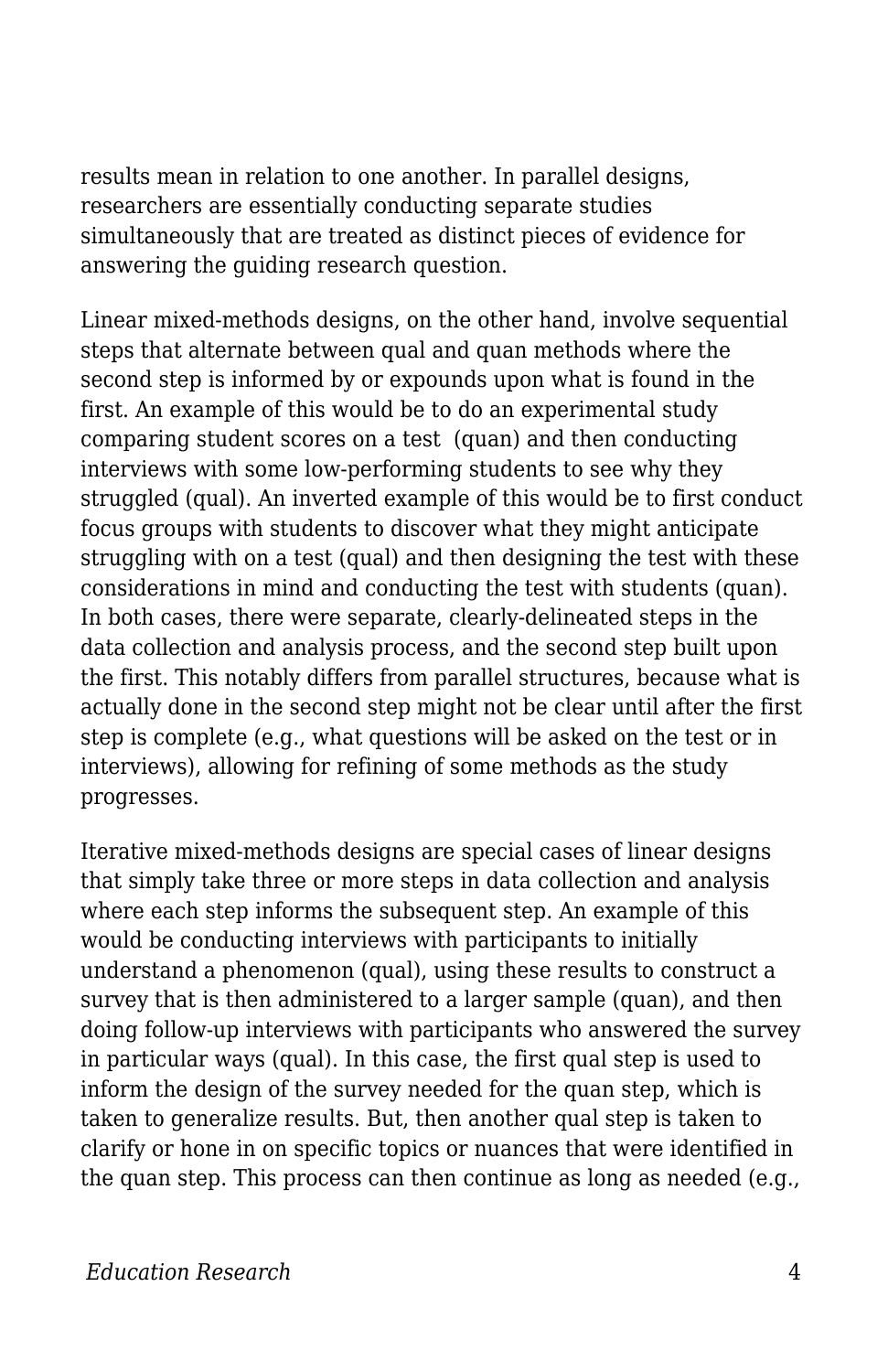testing an intervention quantitatively) as each step informs the next.

In practice, the difference between a linear and an iterative design often just comes down to where the line is drawn between studies within the larger scope of a research project or agenda. Given that most research studies are reported in academic journals with restrictive word limits, describing the methods and results of three different stages of data collection and analysis (e.g., qual→quan→qual) may not be feasible. Also, it may just not make sense to report on all stages of a research project in the same report. As a result, an iterative design like qual→quan→qual might be broken up into three single-method studies (e.g., a qual study, a quan study, and another qual study) or some combination of mixed-methods and single-method studies (e.g., a qual→quan mixed-methods study and a qual singlemethod study). That is to say that even if a project might employ mixed methods overall, this does not mean that all reports would need to be framed as mixed methods.

## **Emphasis**

In addition to temporal order, mixed-methods designs also vary in the relative importance they ascribe to qual vs. quan methods, either prioritizing qual (QUAL>quan), prioritizing quan (QUAN>qual), or treating the two approaches with equal weight (QUAL=QUAN). For instance, in a study that measures student performance on a test after playing a learning game, researchers might focus their inquiry on the effects of the game upon measurable learning outcomes (QUAN) while also collecting a few responses from students on what they liked about the game (qual). In contrast, another study might conduct indepth interviews with students about their experiences with educational games (QUAL) while also collecting and reporting on survey results from all students in a school regarding time spent playing games (quan). In both of these cases, one methodology is prioritized as being central to the study while another is utilized to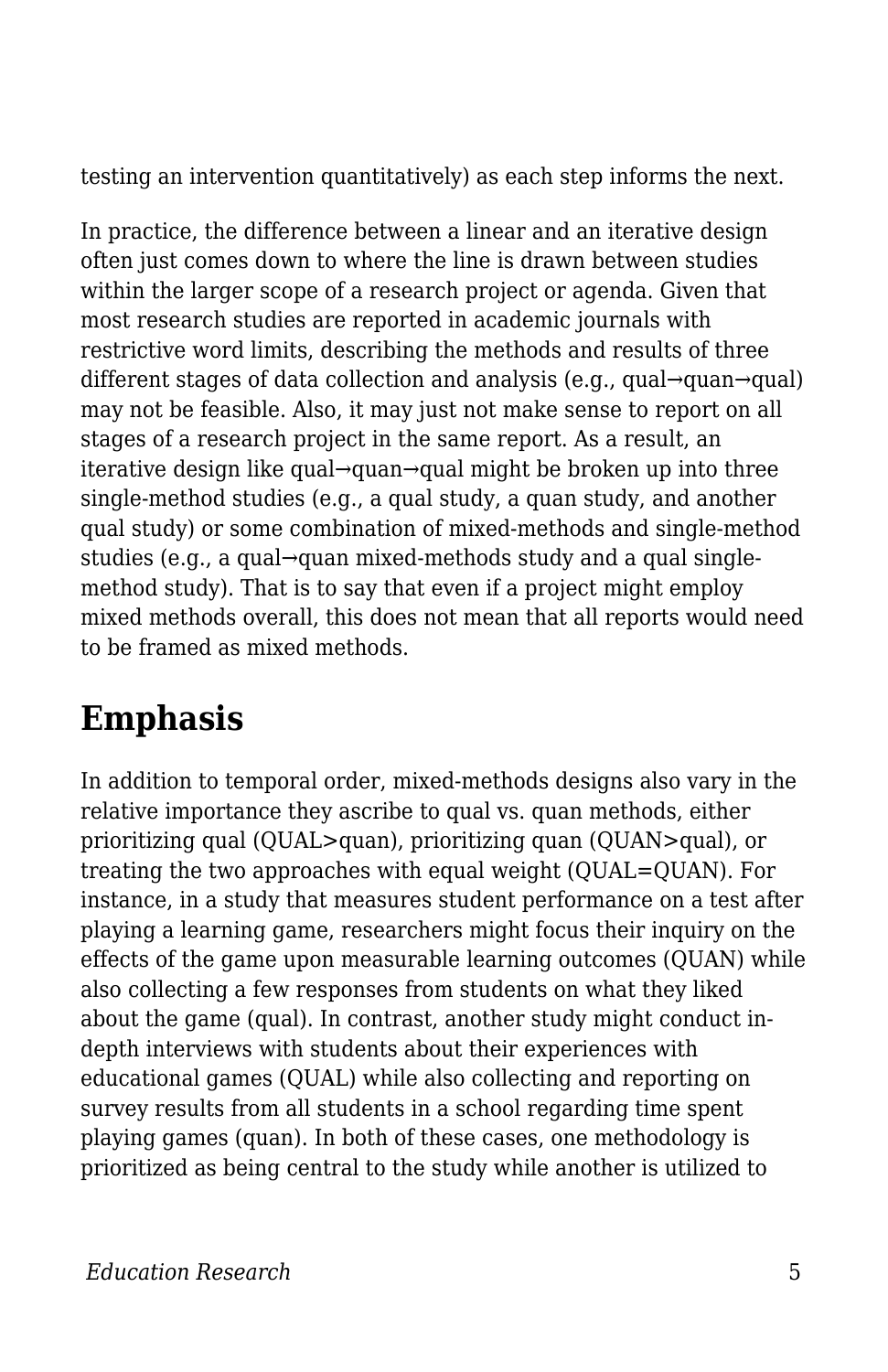contribute slightly to the results (e.g., as isolated comments or contextual descriptives).

In cases where one method is prioritized over another, expectations of scholarly rigor will be more heavily emphasized with the prioritized method. That is, if QUAN is prioritized, then researchers will need to more carefully ensure that they are meeting the expectations of quantitative rigor necessary for generalizability, predictive power, validity, etc. but may give limited attention to expectations of qualitative rigor (e.g., negative case analysis). In contrast, if QUAL is prioritized, then researchers will need to carefully ensure that they are meeting expectations of qualitative rigor necessary for transferability, positionality, trustworthiness, etc. but may give limited attention to expectations of quantitative rigor (e.g., reliability). Such prioritization reveals that though both qual and quan data may be used in the same study, each type of data may be used through the lens of a paradigm that will treat one as more important, useful, or meaningful than the other.

Because qual and quan methods are used to answer different research questions, this also means that prioritizing one over another will impact the type of questions we can answer. As a result, many mixed methods studies will have a primary research question, which will be answered with the prioritized method, and also have one or more secondary research questions, which will be answered with the deprioritized method. An example of this would be asking a primary question like "What percent of U.S. teens experience bullying in schools?" (QUAN) accompanied with a secondary question like "How do some teens describe the trauma associated with these experiences?" (qual). In this case, each question requires different data and analyses to find an answer, and since the first question is the primary research question, its methods will be prioritized to the second.

The upshot of this is that in studies where QUAN and QUAL methods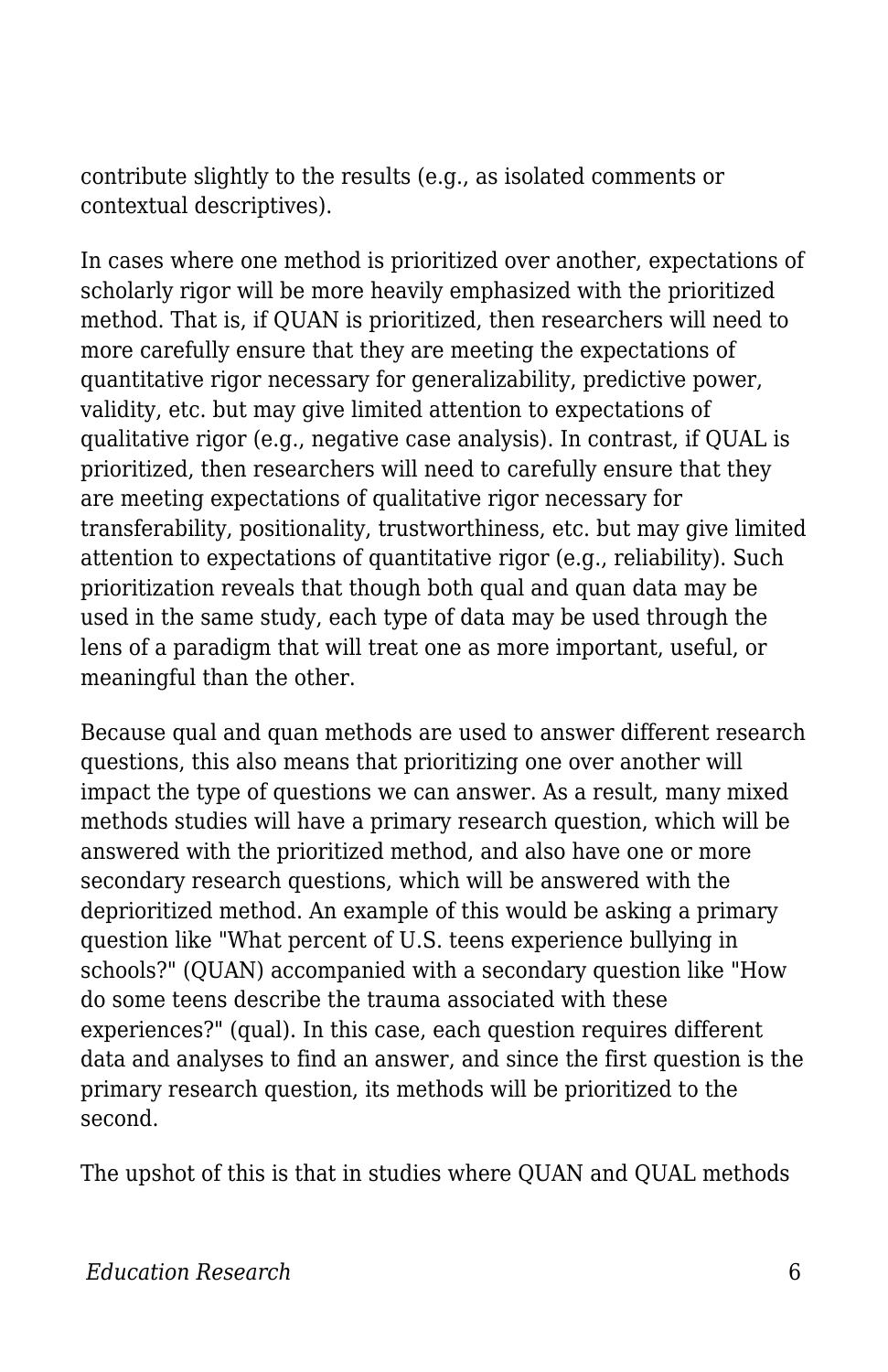are prioritized equally, researchers must carefully attend to the rigor expectations and requirements of each paradigm, attending to potentially contradictory requirements in the same study (e.g., objectivity vs. positionality, generalizability vs. contextual understanding). An example of this would be doing a generalizable survey of U.S. teachers on the topic of teacher attrition (QUAN) while also conducting in-depth interviews with diverse teachers regarding their experiences leaving the profession (QUAL). Doing this in a single study is very difficult because it may require researchers to operate within multiple epistemological paradigms simultaneously and grapple with how to navigate contradictory evidence and values (e.g., how much attention to give to individual teachers' experiences that do not reflect the norm).

Part of the strength of doing both qual and quan methods in the same study is that it allows you to approach problems from multiple lenses, drawing upon the benefits of both approaches. However, if done poorly, sloppy mixed methods studies that fail to meet the rigor requirements of their necessary paradigms may instead make results susceptible to the weaknesses of both, meaning that results are neither generalizable nor transferrable. All mixed methods studies should rigorously adhere to the requirements of at least one approach and (ideally) to both if it is possible and appropriate for answering the targeted research questions.

## **Common Mixed-Methods Designs**

Because mixed-methods designs differ in temporal order (parallel vs. linear) and emphasis (QUAL vs. QUAN), there are at least nine different ways of structuring a mixed-methods study (see Table 1). Some of these are more common than others and have been recognized by researchers as useful in many settings, while others might be theoretically possible but are less commonly used.

#### **Table 1**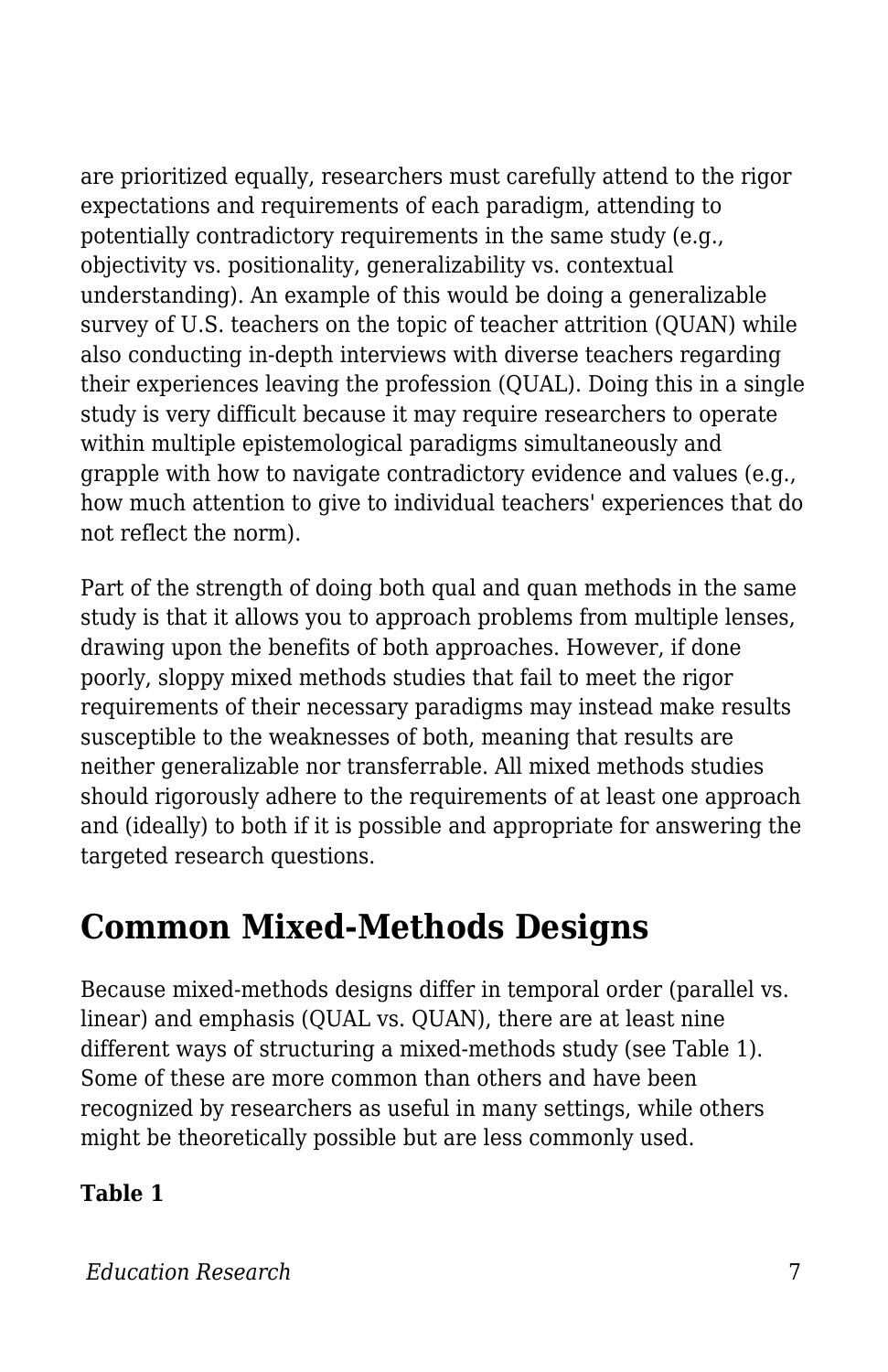*Mixed Methods Designs as Determined by Methodological Priority and Temporal Order*

| <b>Temporal Order</b>    | <b>Emphasis</b> |                                   |                               |
|--------------------------|-----------------|-----------------------------------|-------------------------------|
|                          | <b>QUAN</b>     | <b>OUAL</b>                       | Equal                         |
| <b>Parallel</b>          |                 | Embedded Embedded Triangulated    | qual+QUAN QUAL+quan QUAL+QUAN |
| <b>Quan-First Linear</b> |                 | Explanatory (Uncommon) Multiphase | QUAN→qual quan→QUAL QUAN→QUAL |
| <b>Qual-First Linear</b> |                 | (Uncommon) Exploratory Multiphase | qual→QUAN QUAL→quan QUAL→QUAN |

#### **Triangulated**

Triangulated mixed-methods design, also known as convergent parallel design, is done when both QUAL and QUAN data are collected concurrently and are equally prioritized (Creswell, 2008). Collection and analysis of each type of data occurs separately, and findings are merged during the interpretation phase to allow for robust conclusions that are supported by multiple data sources. An example of triangulation would be a case study on an intervention's effects on a school where both QUAL and QUAN data are collected from students to determine what is happening in terms of academic performance, behaviors, attitudes, and perceptions. The primary benefit of a triangulated design is that it can draw upon the strengths of both QUAL and QUAN data (e.g., complex understanding and predictive power), but wisdom must be exercised in interpreting results that might be contradictory or when results do not easily converge.

#### **Explanatory**

Explanatory mixed-methods design is done when QUAN data is collected first and prioritized, and qual data is then later collected to help illustrate or expound upon what the quan methods found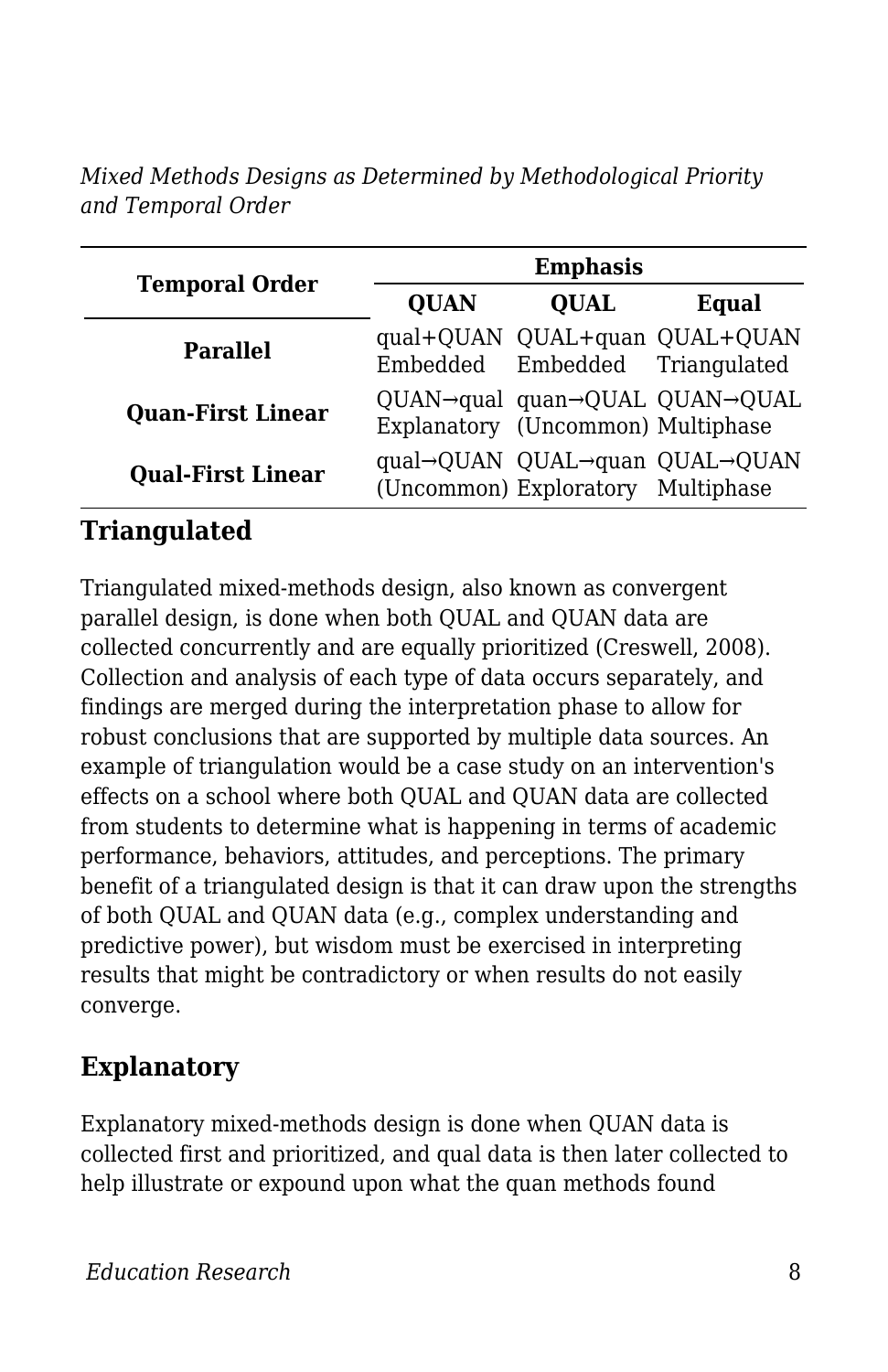(Creswell, 2008). Since collection occurs sequentially and the qual data is collected in a supportive role, standards of quantitative rigor are emphasized as being of utmost importance, and then confirming qual data fills in any conceptual gaps. An example of an explanatory design would be conducting pre- and post-tests on professional development trainings with teachers to determine training efficacy and then collecting short sound bites from participating teachers to draw attention to high and low points, which otherwise might not be apparent in the QUAN data. The primary benefit of an explanatory design is that it can allow researchers to add some meaning or richness to the results of a QUAN study, but a major concern is that any qual data will be collected and analyzed with various *a priori* assumptions in place that may lead to confirmation biases or oversimplifications.

#### **Exploratory**

Exploratory mixed-methods design is done when QUAL data is collected first and prioritized, and quan data is then later collected to test themes or instruments developed from the QUAL process (Creswell, 2008). Since collection occurs sequentially and the quan data is collected in a supportive role, standards of qualitative rigor are emphasized as being of utmost importance, and then testing QUAL data with quan processes helps to verify or validate results. This approach is most commonly used in instrument creation, wherein researchers might interview a sample of participants about a poorlyunderstood phenomenon and then construct a survey or test based on their findings to determine how accurate their themes were. The primary benefit of an exploratory design is that it can allow researchers to create instruments for measuring novel factors on solid QUAL grounding, but an exploratory design normally only constitutes a first step in instrument validation, and the quan component can lengthen the time and increase the cost of a study considerably.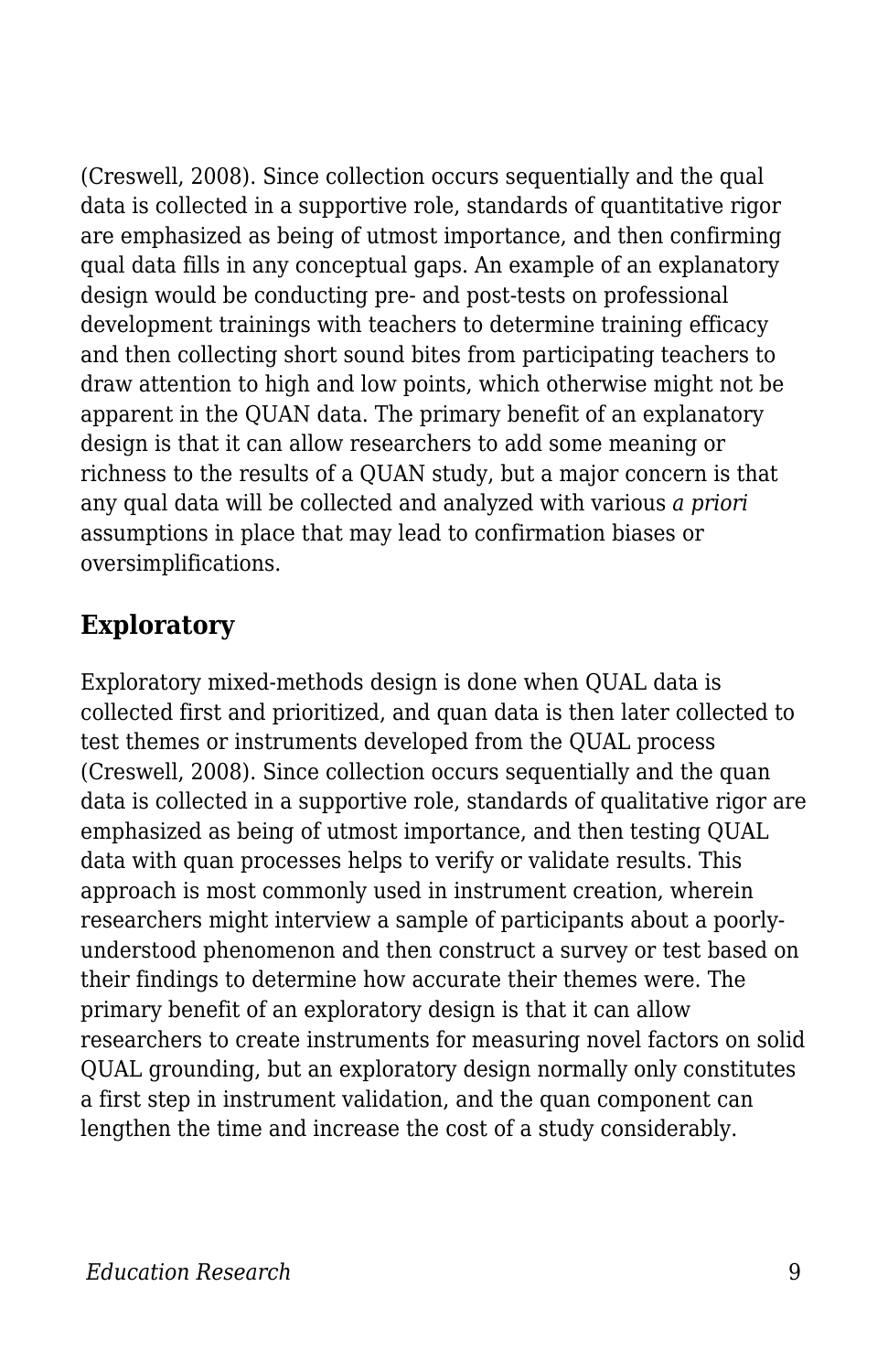#### **Embedded**

Embedded mixed-methods design is done in any setting where one method is prioritized and another method is used to supplement it (Creswell, 2008). Though generally done in parallel (qual+QUAN or QUAL+quan), embedded designs can be sequential, and the data collection and analyses processes are separate and are used to answer different questions, such as "RQ1: How were student scores influenced by the intervention?" (QUAN) and "RQ2: What was the intervention like for them as they experienced it?" (qual). In this case, QUAN is prioritized simply because it is used to answer the primary research question, whereas qual is used to answer the secondary question, but the situation could be reversed depending upon the researcher's goal. Similar to triangulation, embedded designs are useful for augmenting results with diverse data, but since one source is deprioritized, the secondary research question may be somewhat trivialized or not as rigorously answered as it could be.

#### **Transformative**

Transformative mixed-methods design builds upon one or more of the aforementioned designs but orients its efforts toward achieving some form of social change or educational improvement (Creswell, 2008). This imposes ideologies or value systems to the design's activities (typically through the lens of critical theory, emancipation, or liberation) and means that any results of the mixed-methods study will yield suggestions or moral mandates for societal reforms.

#### **Multiphase**

Multiphase mixed-methods design applies iteration to one or more of the aforementioned designs (Creswell, 2008), iteratively prioritizing both QUAL and QUAN methods in cycles. This occurs across multiple studies as QUAL and QUAN methods build upon one another to answer progressing research questions within larger research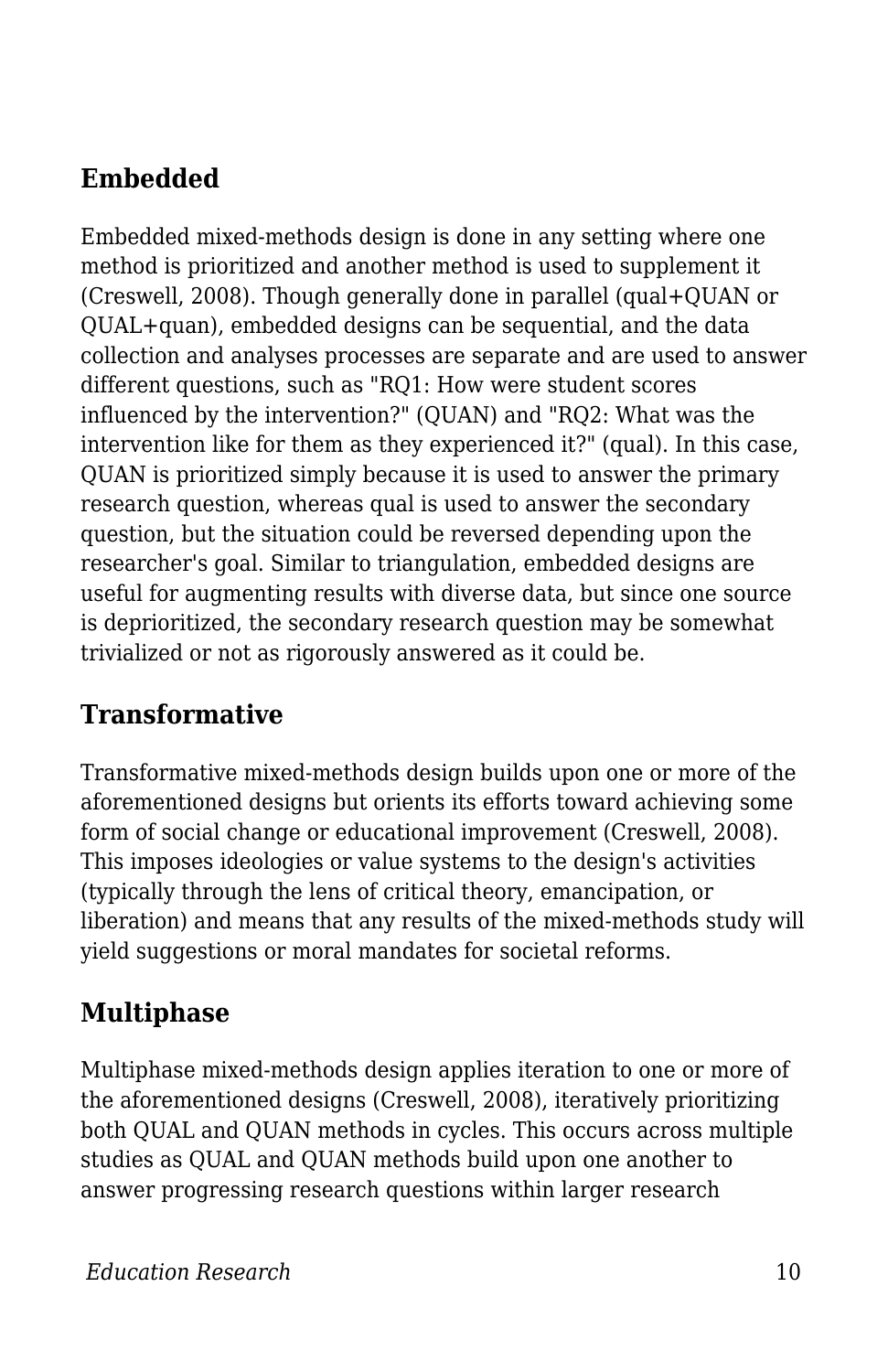programs and means that multiphase design might be an accurate descriptor for long-term research agendas held by researchers or labs, but the term should rarely (if ever) be used to describe a single study.

# **Guidelines for Good Mixed-Methods Research**

As with any approach to research, there are ways of doing mixed methods well and ways to do it poorly. There is also responsible and ethical use of mixed methods as well as irresponsible or unethical use. Here I will touch on a few considerations to help guide you in engaging in mixed methods in a manner that is both effective and responsible.

### **1. Align Methods and Research Questions**

All good research effectively aligns research questions with methods, because if the methods we are using cannot answer the questions we are asking, then what is the point of doing research? With mixed methods, this means that we need to ask questions that align with both qual and quan methods and that we properly apply the data collected via each method toward answering its specific question.

### **2. Abide by Both Qualitative and Quantitative Standards of Rigor**

Most researchers are not deeply trained in both qual and quan methods, which means that when they engage in mixed methods work they will often adhere to standards of rigor for the method they are familiar with but fail to do so for the other. This leads to sloppy mixed methods, which I explore elsewhere as irresponsible opportunism (Kimmons & Johnstun, 2019), and seeks to show (at least on the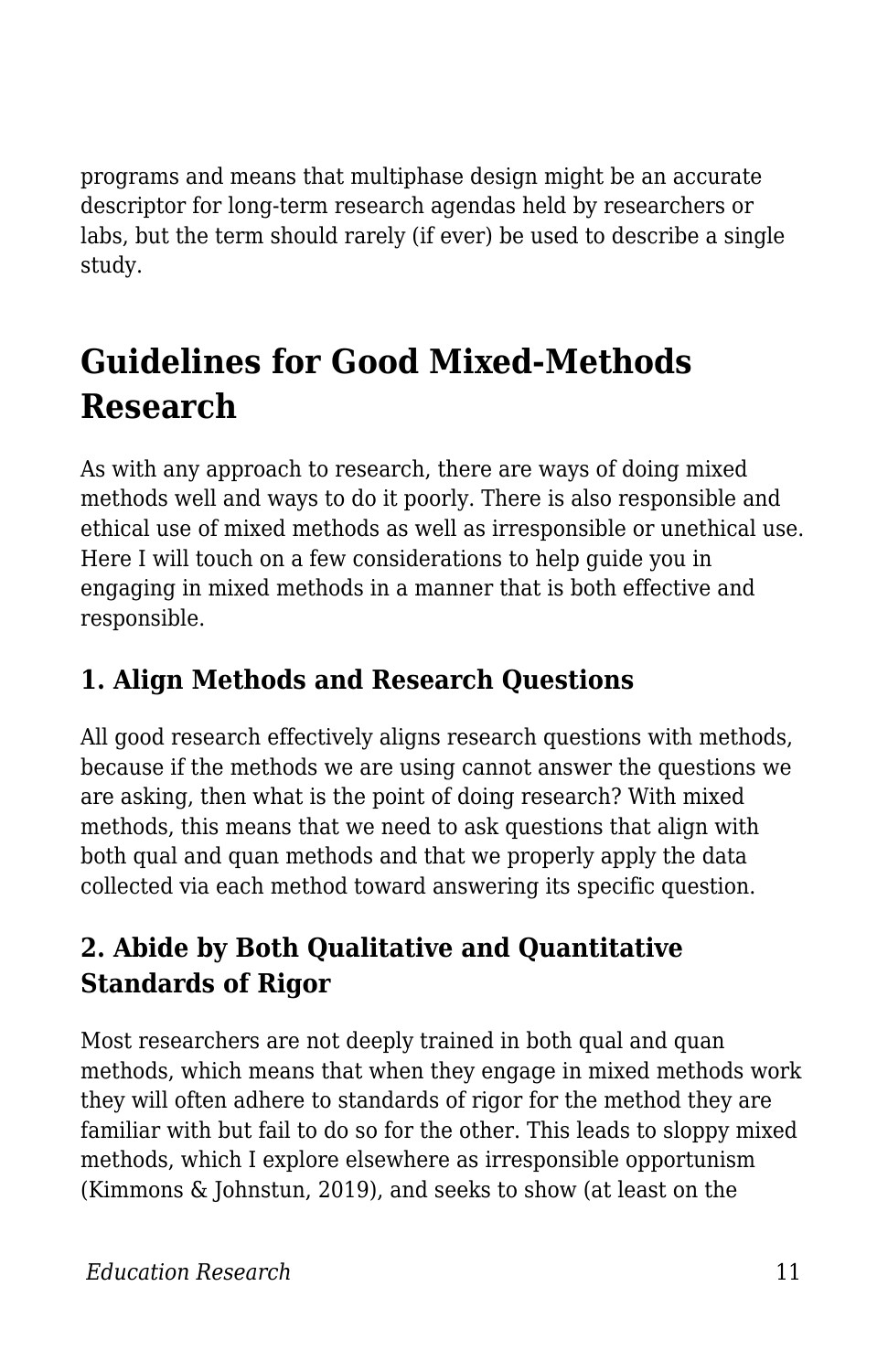surface) an interest in pluralistic approaches to inquiry that have been adopted by divergent communities without actually adhering to the standards established by those communities.

All this means is that if we are claiming to do qual, then we should actually do qual, and if we are claiming to do quan, we should actually do quan. We should not merely do qual and then sprinkle in a smattering of numbers and call it mixed methods. Similarly, we should not merely do quan and then sprinkle in a few quotes and call it mixed methods. Good mixed methods honors both traditions of inquiry, which requires researchers to abide by certain standards of rigor to ensure that results are valid, trustworthy, etc.

### **3. Collaborate with Diverse Researchers**

Because the paradigms undergirding qual and quan methods are so divergent, it is difficult for a single researcher (or even a team of similarly-trained researchers) to do mixed methods well, because they will inevitably operate under the assumptions of a dominant paradigm. To combat this, we should build our research teams with complementary skills to ensure that both qual and quan methods are correctly done and that the communities that are drawn to each approach will agree that we have done it justice.

### **References**

Creswell, J. W. (2008). *Educational research: Planning, conducting, and evaluating quantitative and qualitative research (third edition)*. Upper Saddle River, NJ: Pearson.

Kimmons, R., & Johnstun, K. (2019). Navigating paradigms in educational technology. *TechTrends, 63*(5), 631-641. doi:10.1007/s11528-019-00407-0